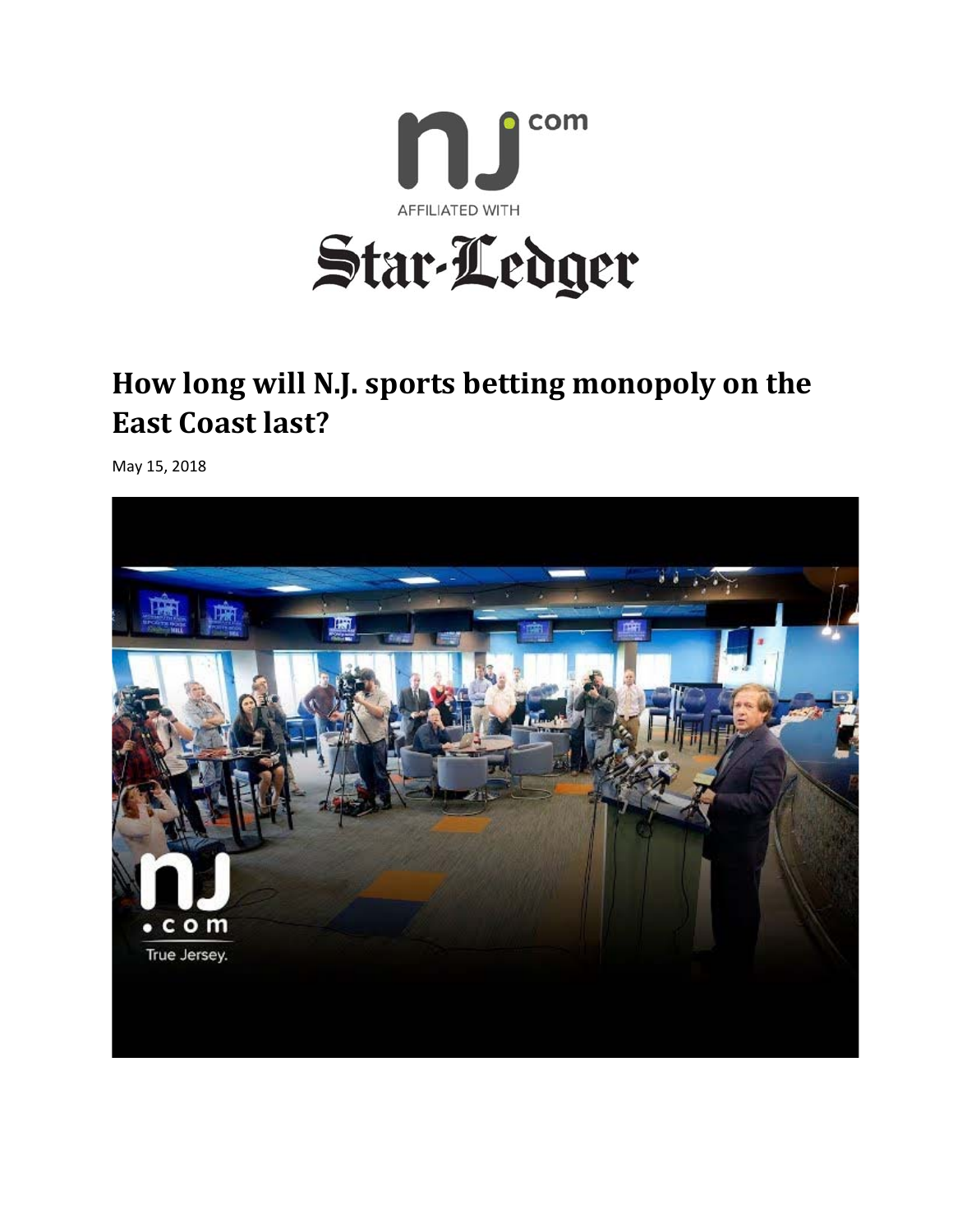By Jonathan D. Salant | NJ Advance Media for NJ.com

WASHINGTON -- New Jersey is in a position to become the only state east of Nevada with fullfledged sports betting, with the operators of Monmouth Park saying they could begin begin taking wagers on Memorial Day.

But that monopoly won't last very long.

The Garden State's neighbors ‐‐ Delaware, New York and Pennsylvania ‐‐ all acted to allow sports betting in case the U.S. Supreme Court struck down the federal prohibition against such wagering. So did West Virginia.

Those four states likely will follow New Jersey into the world of legal sports betting within months.

"New Jersey will have a head start," said John Boyd, principal with the Princeton‐ based Boyd Co., which advises companies on where to locate.

It will take other states longer to offer sports betting than Monmouth Park's plan to kick it off on Memorial Day. States have to license outlets and adopt rules and regulations.

"It's not like turning on a light," said Daniel Wallach, a gaming and sports law attorney with Becker & Poliakoff in Fort Lauderdale, Florida.

In fact, Geoff Freeman, president and chief executive of the American Gaming Association, the trade group for the casino industry, said New Jersey may be taking bets on the National Basketball Association finals.

"New Jersey is at the top of the list," Freeman said. Delaware could quickly join New Jersey. It's already one of four states that offered sports betting under the federal law that the Supreme Court struck down.

But Delaware's wagering so far was restricted to parlays in which bettors chose multiple professional football games to win.

Gov. John Carney said on Twitter that he hoped to have single‐game sports betting up and running at Delaware's casinos by the end of June.

Pennsylvania's legislature already has passed legislation to legalize sports betting but Wallach said the Keystone State is not close to taking wagers. The state must enact regulations and the venues that want to offer sports betting must pay a \$10 million licensing fee.

"They're not in a position yet to implement sports betting," Wallach said.